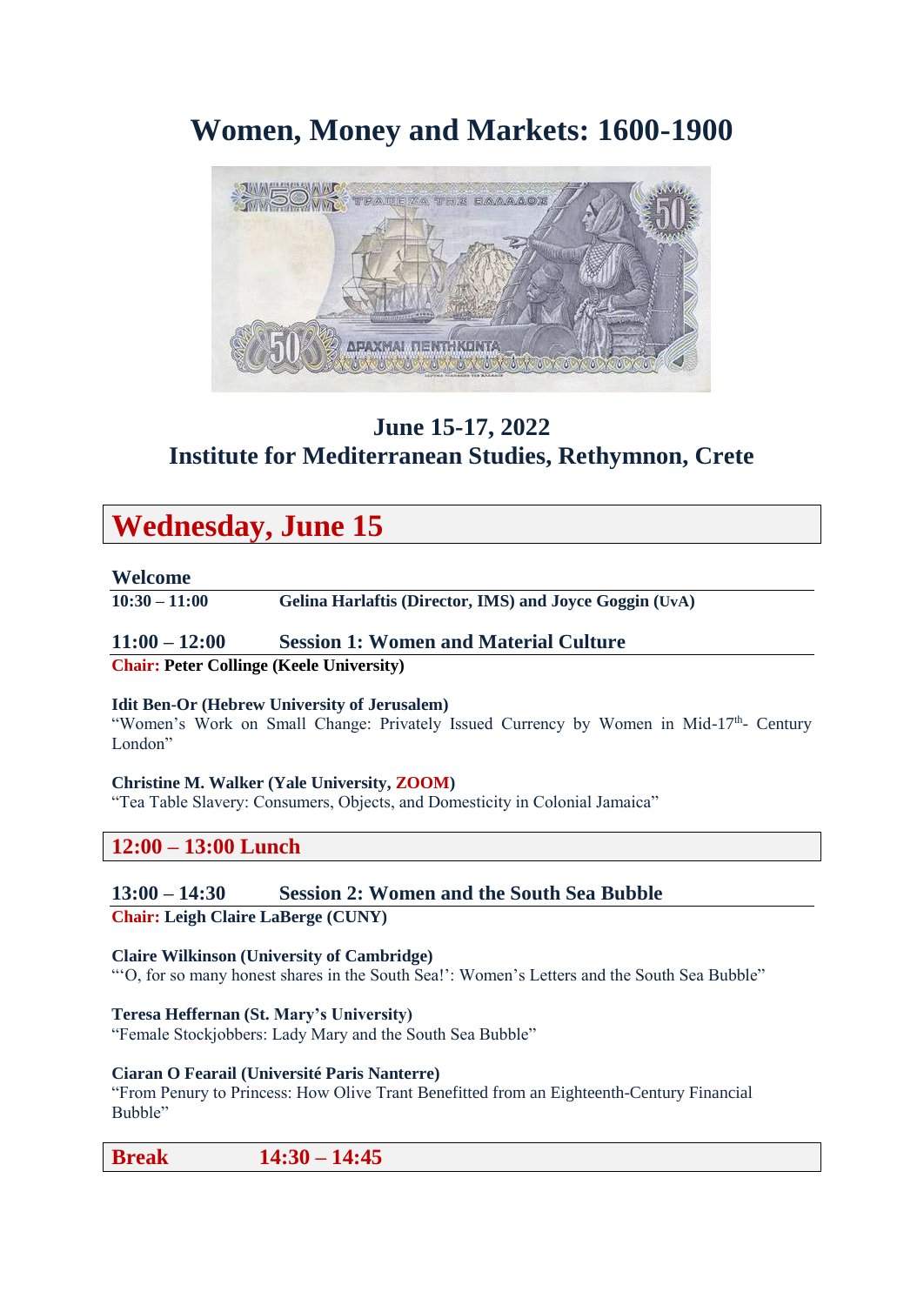## **14:45 – 16:00+ Keynote**

## **Chair: Emma Newport (University of Sussex)**

#### **Janette Rutterford (Independent Scholar)**

"The Forgotten Investors: How to Find Traces of Women in Financial Markets"

**Reception 16:30 – Dinner: 19:00**

# **Thursday, June 16**

### **9:30 – 11:00 Session 3: Women, the Family, and the Domestic Sphere**

**Chair: Claire Wilkinson (University of Cambridge)**

#### **Florence Magnot-Ogilvy (Université Rennes 2)**

"Women and Economic Discourse in Memoir Novels of the 1730: Can a Woman Learn the Language of Commerce and Remain the Heroine of the Novel ?"

### **Carolyn D. Williams (University of Reading, UK, Zoom)**

"Marriage as Legal Prostitution: Sauce for the Goose?"

#### **Camille Stallings (University of Oxford)**

"Beyond the Marriage Plot: Elizabeth Gaskell and the Economy of Working-Class Women's Friendship"

## **Break 11:00 – 11:15**

#### **11:15 – 12:15 Session 4: Performing Women**

**Chair: Teresa Heffernan (St. Mary's University)**

#### **Katharina Rein (University of Potsdam)**

"Women, Magic, and Mediums: On Female Illusionists in the Nineteenth Century"

#### **Anna Seidl (Universiteit van Amsterdam)**

"The Ballerina: Grande étoile and the Courtesan (Frontstage/Backstage)"

## **Lunch 12:15 – 13:30**

## **13:30 – 15:00 Session 5: Women and the Family**

#### **Chair: Janette Rutterford (Independent Scholar)**

#### **Jolene Zigarovich (NIAS/University of Northern Iowa)**

"The Importance of Being a Niece in 18<sup>th</sup>-Century Wills, Courts, and Novels"

#### **Adele Rodogna (Research Fellow, Zoom)**

"Sameness and Change in Family Frameworks from Molise: 1880 and 1924"

#### **Juan Miguel Arranz (University of Salamanca, Zoom)**

"The idea of Motherhood in Early Spanish Socialism: Between Worker and 'Perfect Married Woman'  $(1879-1900)$ "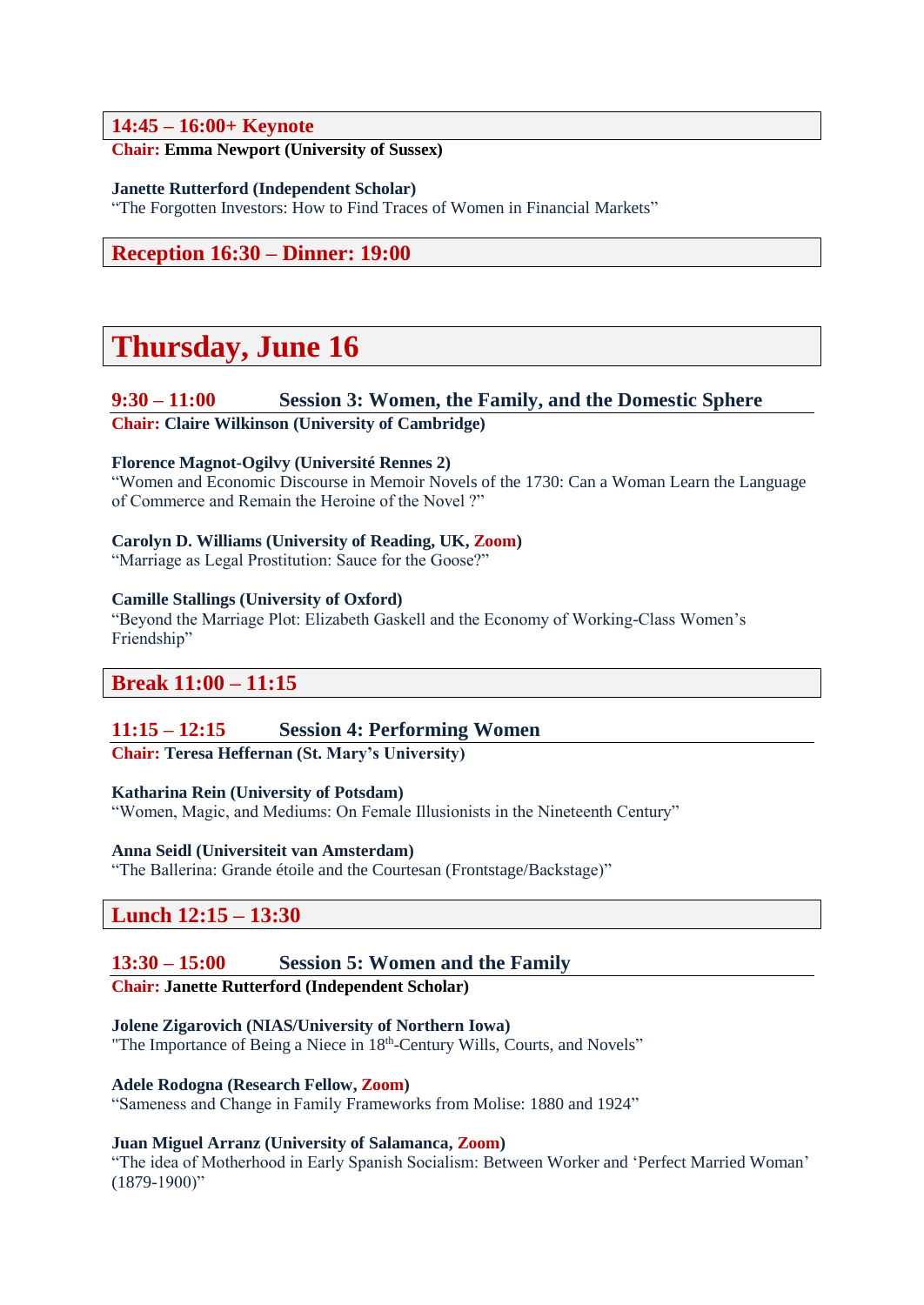## **Break 15:00 – 15:15**

## **15:15 - 16:15 Session 6: Performing Women**

#### **Chair: Anna Seidl (Universiteit van Amsterdam)**

#### **Nina Kumin (University of York)**

"'Some bizarre, exceptional relationship between the uterus and the mind'? Exploring Early Modern Female Improvisation and its Place in Music"

#### **Rohma Javed Rashid (Jamia Millia Islamia, New Delhi, ZOOM)**

"A Marketplace of Immorality: Representations of the Bazaar Neshin Women in Mughal Shahjahanabad"

## **Break 16:15 – 16:30**

## **16:30 – 17:30 Session 7: Women and Textiles**

**Chair: Katharina Rein (University of Potsdam)**

#### **Peter Collinge (Keele University)**

"The Silken Phoenix: Sarah Davenport (1779-c.1865) and the Derby Silk Industry"

#### **Mario Grassi (Scuola Superiore di Studi Storici, San Marino)**

"One Last Hope: Women's Work as a Reaction to the Crisis of the Silk Industry in 18<sup>th</sup>-Century Turin"

*Delegates are on their own for dinner. A list of selected restaurants and contact information has been sent.*

# **Friday, June 17**

#### **9:30 – 11:00 Session 8: Women and Financial Advice**

**Chair: Sarah Dredge (Sheffield Hallam University)**

#### **Muhammad Wajid Tahir (School of Politics and International Relations, UC Dublin)**

"'Individually-Led' or 'Female-Male Partnership' Models for Entrepreneurship with the BISP Support: The Story of Women's Financial and Social Empowerment from Pakistan"

#### **Hazel Vosper (Lancaster University, ZOOM)**

"Investment Education and Advice for Women at the end of the Long 19th Century"

## **Dr. Violetta Trofimova, (Independent Scholar, St. Petersburg, ZOOM)**

## **Tatiana Trofimova, (Independent Scholar, St. Petersburg)**

"One Female Mathematician's Real Estate Business Project: Story of a Failure (1877-1880)"

## **Break 11:00 – 11:15**